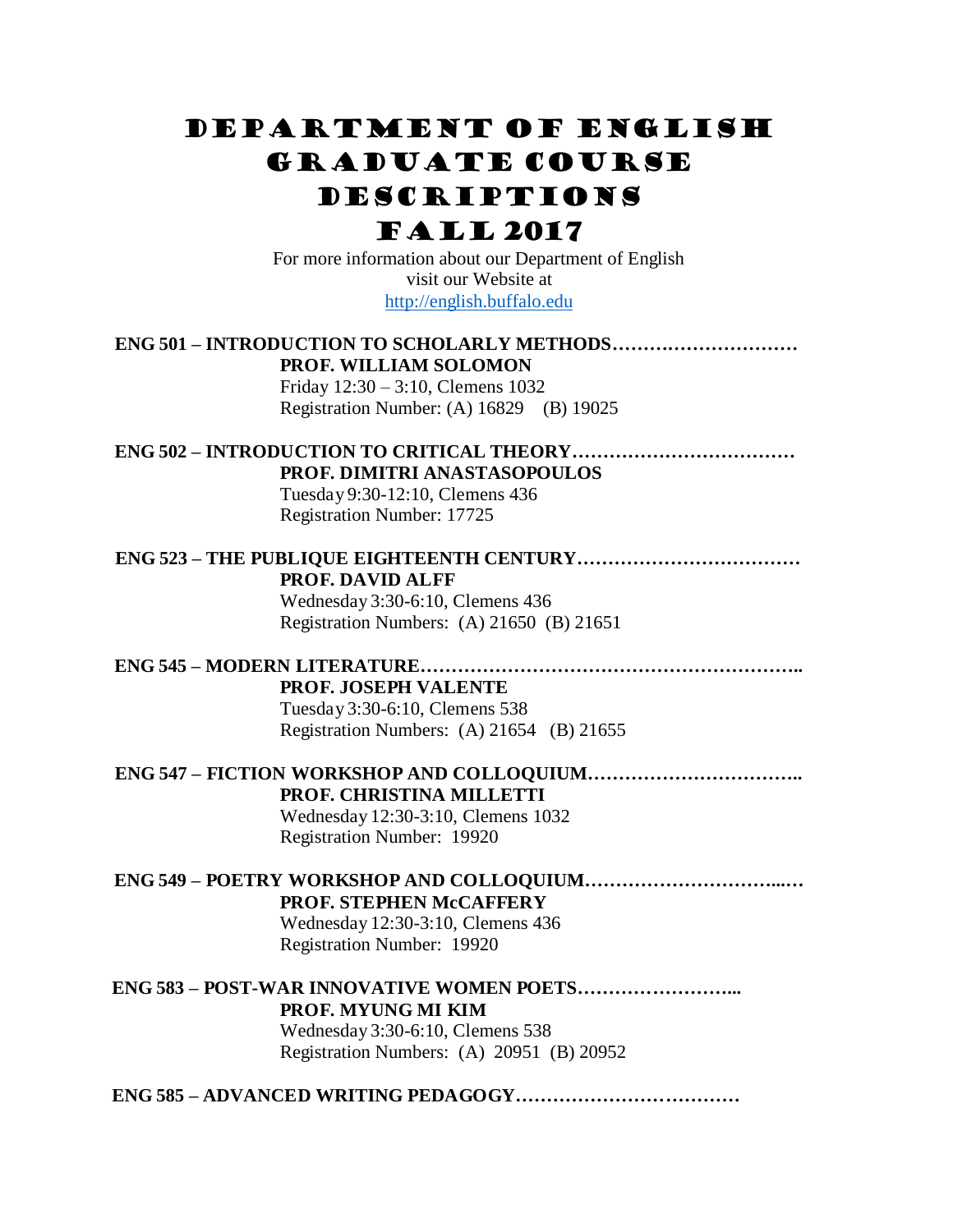#### **PROF. ALEX REID**

Friday 12:30-3:10, Clemens 538 Registration Numbers: (A) 24113 (B) 24118

**ENG 586 – FILM THEORY………………………………………………………..**

**PROF. TANYA SHILINA-CONTE** Thursday 4:00-6:40, CFA 112 Registration Number: 23479

**ENG 599 – PRACTICUM IN TEACHING……………………………………….. PROF. ELIZABETH MAZZOLINI**

Tuesday 3:30-6:10, Clemens 436 Registration Number: 21297

## **ENG 606 – STUDIES IN MEDIEVAL LITERATURE: Dream Visions………... PROF. RANDY SCHIFF**

Monday 12:30-3:10, Clemens 436 Registration Numbers: (A) 23480 (B) 23481

## **ENG 609 – STUDIES IN 19TH CENTURY AMERICAN LITERATURE………. PROF. KENNETH DAUBER**

Wednesday 12:30-3:10, Clemens 538 Registration Numbers: (A) 23482 (B) 23483

**ENG 648 – PSYCHOANALYSIS AND THE BODY……………………………… PROF. STEVEN MILLER** Thursday 12:30-3:10, Clemens 1032

Registration Numbers: (A) 21656 (B) 21657

#### **ENG 690 – BLACK PERFORMANCE & THEORY………………………………… PROF. HERSHINI YOUNG**

Monday 12:30-3:10, Clemens 538 Registration Numbers: (A) 23488 (B) 23489

## **ENG 705 – GLOBAL PROLETARIAN NOVEL……………………………………… PROF. JAMES HOLSTUN** Thursday 12:30-3:10, Clemens 538

Registration Numbers: (A) 21660 (B) 21662

## **ENG 706 – GRADUATE PUBLICATION SEMINAR……………………………….. PROF. CARINE MARDOROSSIAN**

Tuesday 3:30-6:10, Clemens 1032 Registration Number: 21774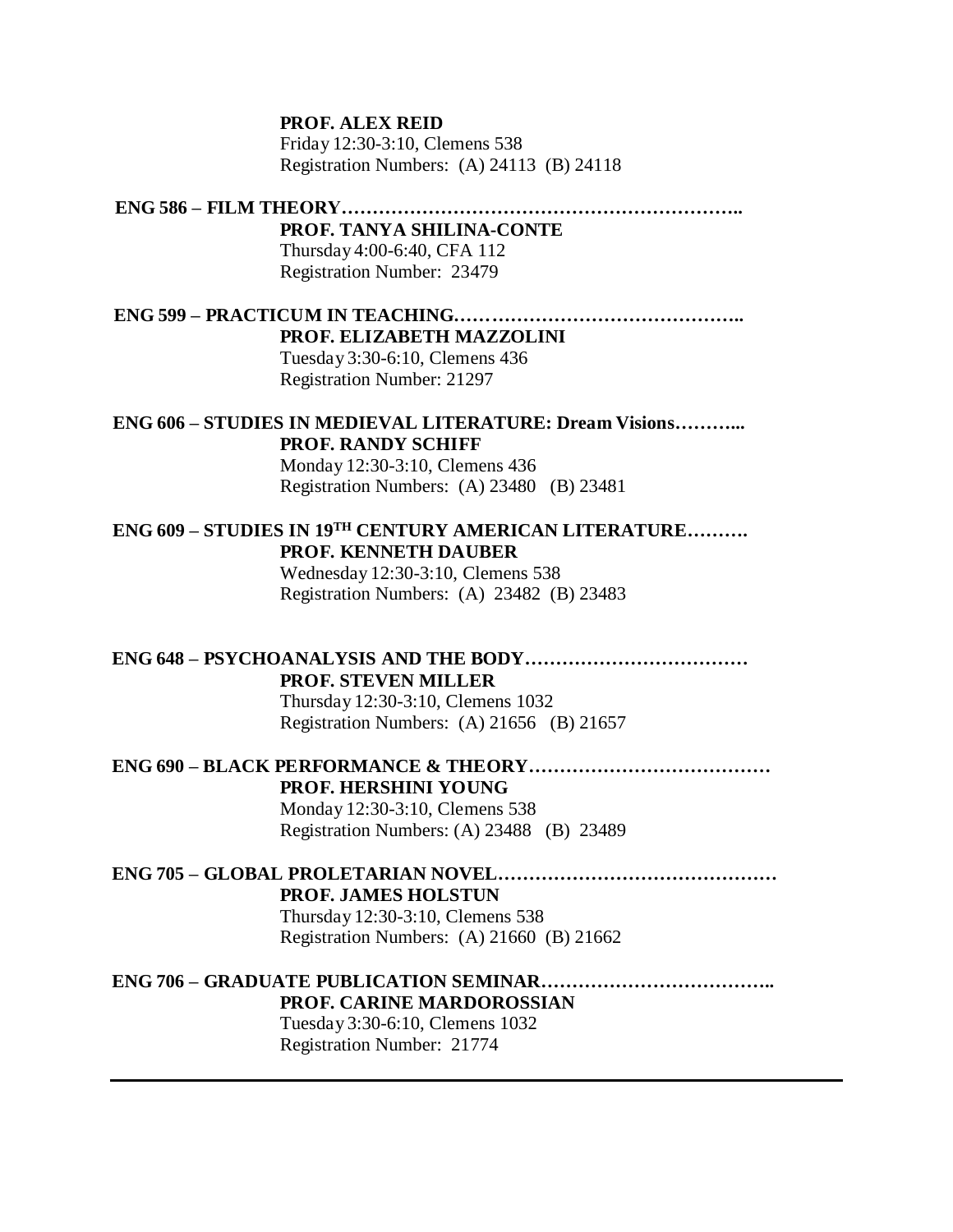#### **ENG 501 – INTRODUCTION TO SCHOLARLY METHODS PROF. WILLIAM SOLOMON**  Monday 9:30-12:10, Clemens 1032 Registration Numbers: (A) 16829 (B) 19025

All new students in the English Department's Masters Program are required to take English 501, which is designated *Introduction to Scholarly Methods.* Doctoral students are also welcome to take this course as its main concern is relevant to all of us: How do you write compelling and engaging academic prose? Whyis the professionalization of academic writing often accused of being dull? And for whom do we write when we write an academic essay?

The course is methodological—a composition course at the graduate level—but is also polemical. We will discuss challenging issues that do not have easy answers: Should academic writing be clear or difficult? What is the case that each side makes in defending a distinct academic stylistics? We will read Wayne Booth's *The Craft of Research,* in addition to Helen Sword's *Stylish Academic Writing* (Harvard 2012) and Jonathan Culler and Kevin Lamb's collection *Just Being Difficult: Academic Writing in the Public Arena* (Stanford 2003).

The writing will involve various genres: an annotated bibliography, a conference proposal, a conference paper, and finally a seminar paper. The latter will be synergistic, in that the seminar paper will develop from one of your other seminars and we will work on the assignment in our course. The final paper, in other words, will serve a dual purpose. It will satisfythe final requirement for our seminar as well as for your other intensive seminar.

This course is divided into two sections, A and B, which have different formats: the A section is a conventional seminar, whereas the B section does not have a common meeting time, but instead consists credit-hours to give first-year M.A. students full-time status. (Full-time students can enroll in the A section on-line, and they will automatically be enrolled in the B section.).

All new M.A. Program students must enroll in the A section, and full-time students should also enroll in the B section. **But** it is not mandatory to enroll in the B section. Some students prefer to use those three credits toward an extensive graduate seminar.

English 501 A is intended to enhance our familiarity and faculty with the kinds of questions literary scholars ask today and their strategies for answering them. We will study various critical approaches and gain a grounding in research methods.

**(Please note that while the A and B sections of this course can count toward your eight-semester requirement for the M.A. and while the A section is required for all new M.A. students, neither the A nor the B section of this course counts toward the four intensive seminars required for the degree.)**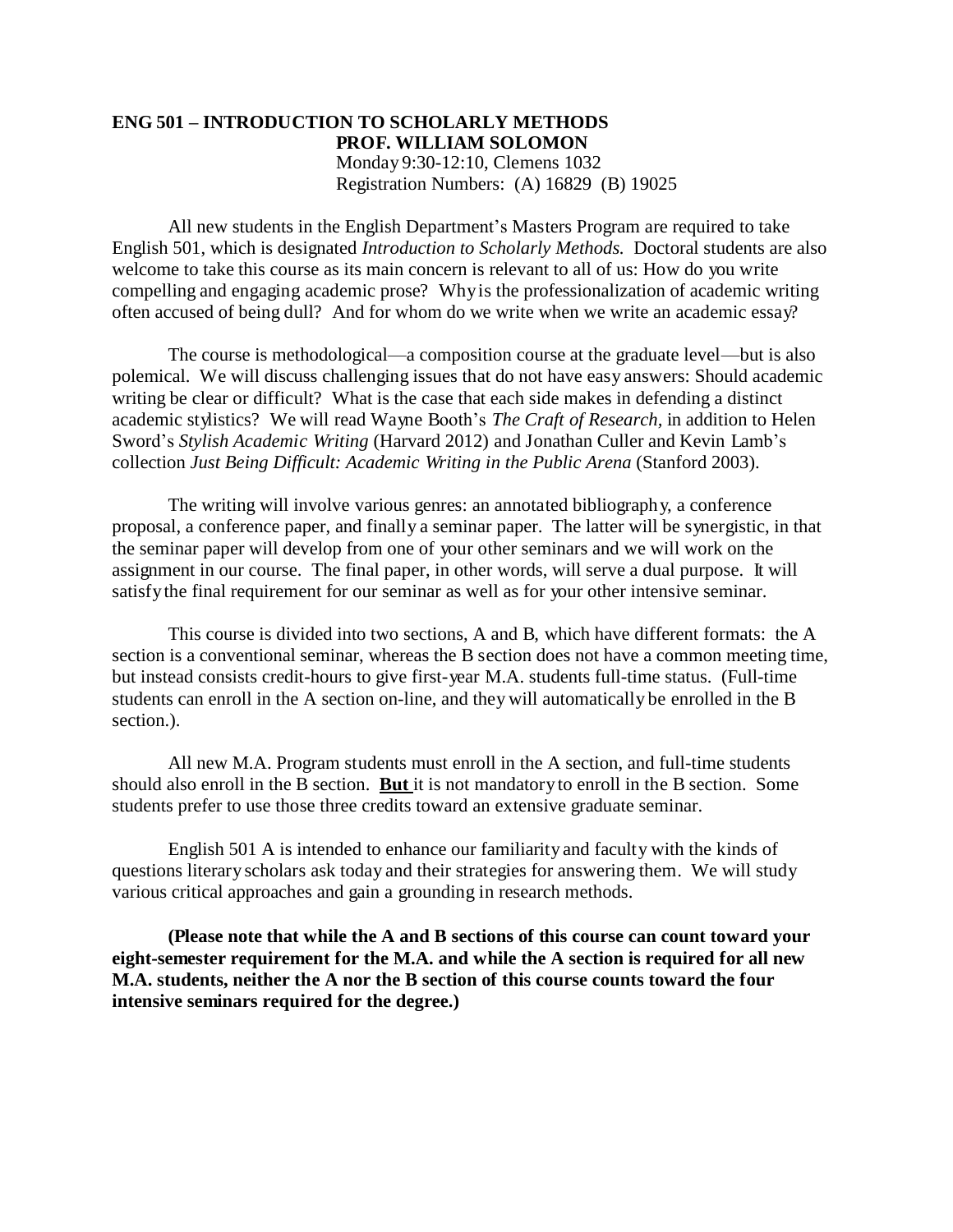## **ENG 502 – INTRODUCTION TO CRITICAL THEORY PROF. DIMITRI ANASTASOPOULOS**

Tuesday 9:30-12:10, Clemens 436 Registration Number: 17725

English 502 is an introduction to critical and cultural theory. We'll address questions posed by reading literature and other cultural artifacts, as we survey the major schools of literary criticism and theory, including formalism, psychoanalysis, gender and race theory, genre theory, new historicism and cultural studies, post-colonial criticism, deconstruction, among others. We'll begin with some basic questions: How do texts and other cultural artifacts produce meaning? What do they mean? How do authors and readers work to produce this meaning? How are social roles and identities important in reading? How do texts intersect with and transform culture? As an introduction to theory, the course is necessarily selective and in no way comprehensive; it is intended to lay a foundation for literary study at the graduate level.

## **ENG 523 – THE PUBLIQUE EIGHTEENTH CENTURY PROF. DAVID ALFF**

Wednesday 3:30-6:10, Clemens 436 Registration Numbers: (A)21650 (B) 21651

What made something "public" -- open to view, in print, or about everyone -- during the eighteenth century? This is the central question of our seminar's investigation of British society between the restoration of Charles II and the American Revolution. Together we will explore different ideas of publicity in the context of period writings and performances by Hobbes, Locke, Behn, Astell, Addison, Steele, Pope, Defoe, Swift, and Savage. Alongside this primary literature we will read works of modern social theory that elaborate and revise the public concept, including classic studies by Jürgen Habermas, Hannah Arendt, Nancy Fraser, Michael Warner, and two critical anthologies produced by McGill University's "Making Publics" digital humanities project. These pairings should spark many questions for seminar discussion: what is the relation between eighteenth-centuryusages of the words "public/publique/publick" and the bourgeois public sphere that Habermas attributed to that period? To what extent did authors of the 1700s understand themselves to be participating in public discourse? Who do eighteenthcentury publics enfranchise and exclude, and upon what criteria? Methodologically, how do the keywords of cultural criticism facilitate and impede our access to history? Writing assignments will stress close engagement with course texts and fluency in genres of the academic profession.

## **ENG 545 – MODERN LITERATURE PROF. JOSEPH VALENTE**

Tuesday 3:30-6:10, Clemens 538 Registration Numbers: (A) 21654 (B) 21655

This course will explore the male gender anxieties, ambivalences and defensiveness haunting the culture of Irish nationalism after the fall of Charles Stuart Parnell and up to the framing of the Irish Constitution. We will be looking at how the dominant ideals of masculinity during the late Victorian and early modernist periods served the colonial purposes of Great Britain in Ireland; how in specific these ideals were designed to discredit and/or preempt Irish resistance, moral and military, to British rule; how the Irish nationalist movement responded to the ideological vice that these manly norms installed; most importantly, how the literature of Irish Revivalism and Irish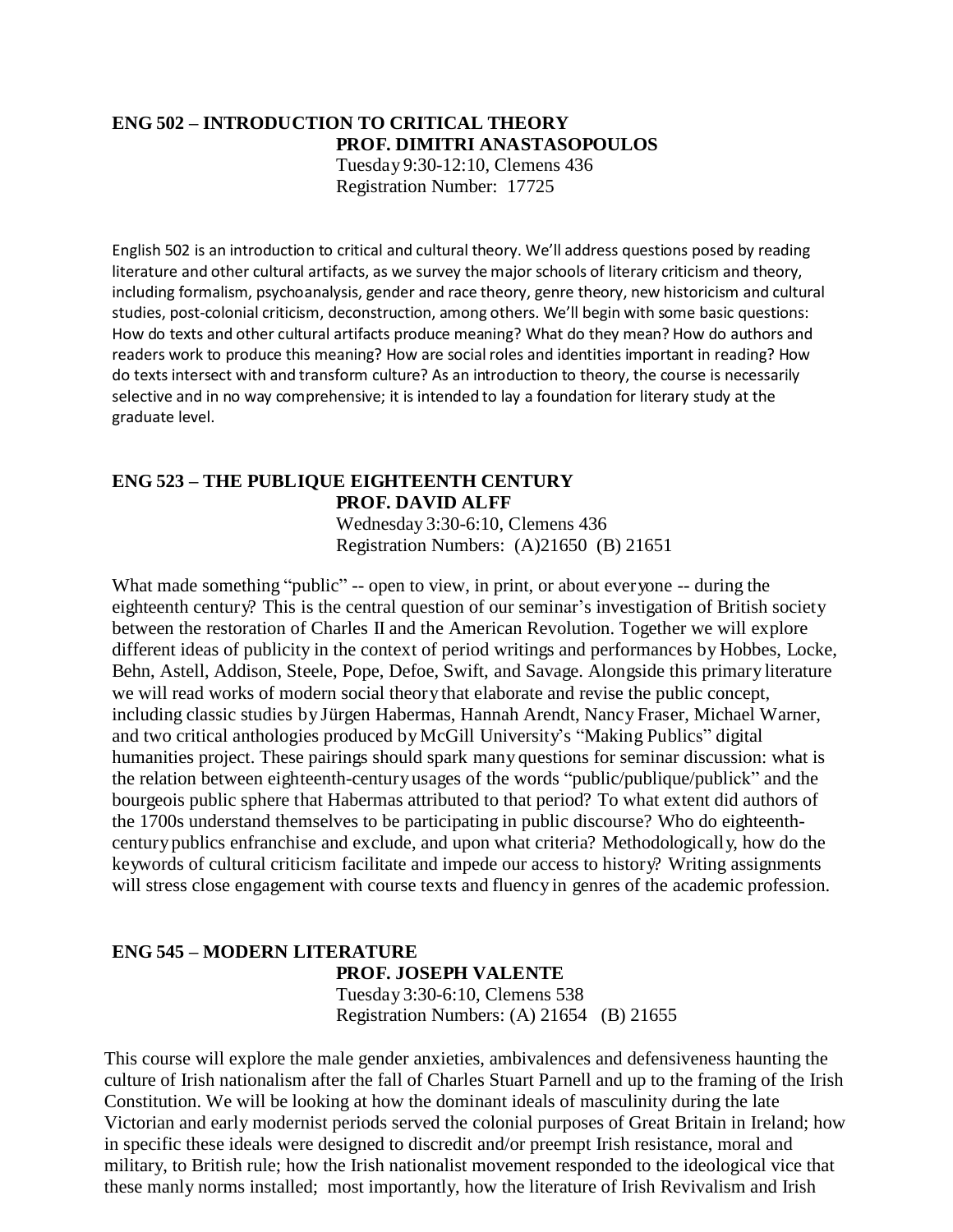modernism reflected upon the late colonial gender wars and took its distinctive contours from its response to this problematic.

The focus on the imperialist function of masculine ideals will enable us to witness the troubling of modernism's definitionally Eurocentric tenor by a European but still colonial literature in its midst. Finally, because normative masculinity was strongly identified during this period with wholeness (the integration of opposing elements of body and spirit), with power (moral as well as physical) and with ability (reason, expertise, athleticism etc.) we will be devoting a portion of the course to the intersection of subaltern and disabled subjectivity in the Irish modernist canon.

Works will include*: The Well of the Saints* and *The Playboy of the Western World* (Synge); *Purgatory, Cathleen Ni Houlihan, On Baile Strand* and selected poems (Yeats); *The Silver Tassie and The Plough and the Stars* (O'Casey); *The Singer, The Master* and selected poems (Pearse); *Patriots* and *The Lost Leader* (Robinson); *The Famine* and *The Informer* (O'Flaherty); *The Deliverer* and *The Rising of the Moon* (Gregory); and *A Portrait of the Artist* and *Ulysses* (Joyce).

## **ENG 547 – FICTION WORKSHOP AND COLLOQUIUM PROF. CHRISTINA MILLETI**

Wednesday 12:30-3:10, Clemens 1032 Registration Number: 19919

#### **ENG 549 – POETRY WORKSHOP AND COLLOQUIUM PROF. STEPHEN McCAFFERY**  Wednesday 12:30-3:10, Clemens 436 Registration Number: 19920

In this unique Colloquium course, we will examine a broad array of aesthetic techniques deployed in poetry and fiction in order to 0065plore and reassess questions of genre to which we've become anaesthetized.

Specifically, we will think through what function the concept of genre performs, what kinds of writing activity genre allows us to pursue, and how mobilizing the questions of genre itself may help writers foster innovative sites of practice.

Predominantly exploratory in nature, the Fall Writing Colloquium is designed to investigate the limits and boundaries of poetry and fiction by negotiating three interrelated spheres of activity.

- 1) Sharing student projects in writing
- 2) Reading a wide range of texts in order to become familiar not onlywith contemporary writing, but also critical and theoretical concepts that will augment writing practice
- 3) Participating in several Colloquia sessions during which the two sections of the class will meet to prepare for and discuss visits by an exceptional roster of writers: poets, novelists, short story writers, and writers of cross-genre and inter-genre forms

### **ENG 583 – POST-WAR INNOVATIVE WOMEN POETS PROF. MYUNG MI KIM**  Wednesday 3:30-6:10, Clemens 538

Registration Numbers: (A) 20951 (B) 20952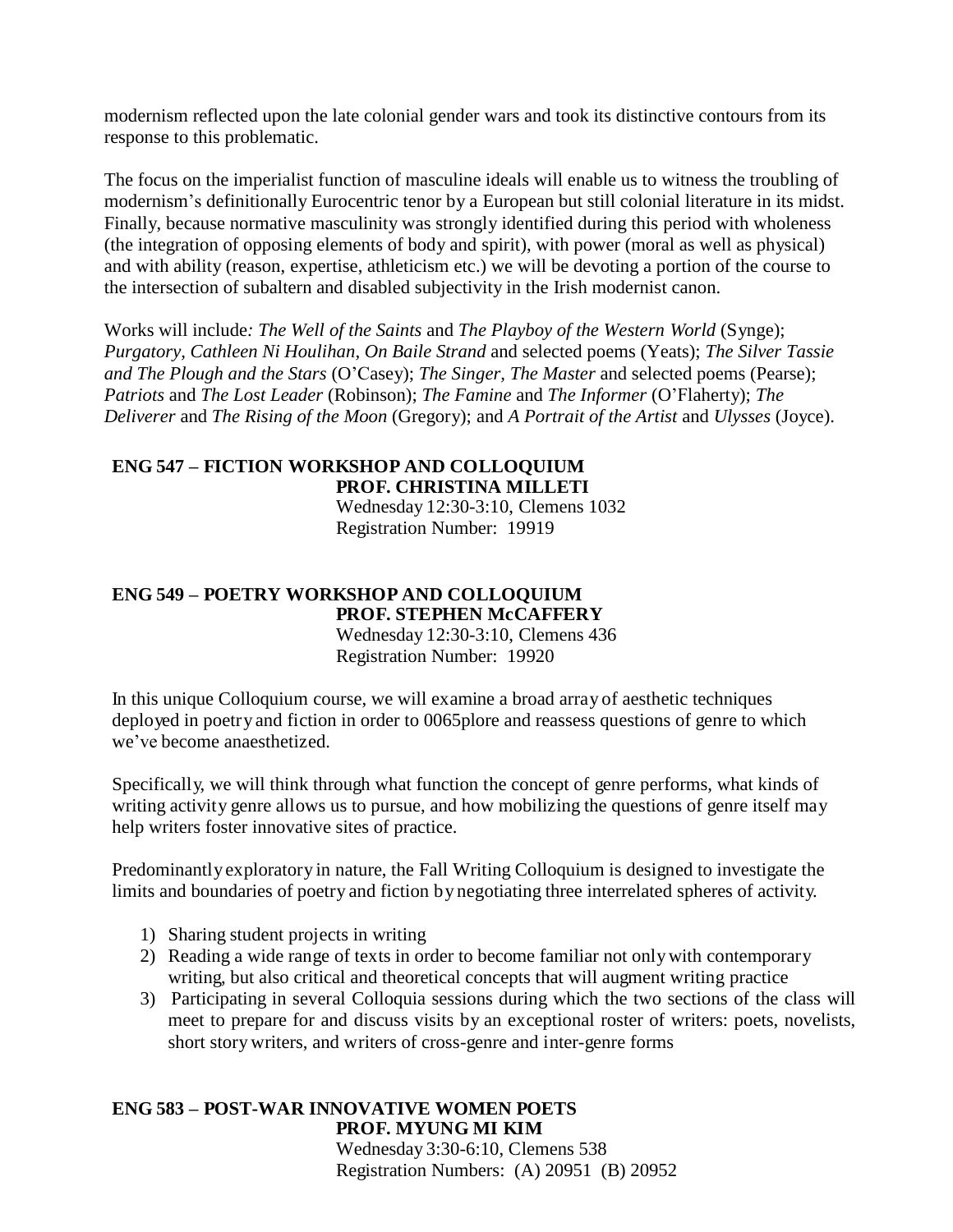This is a seminar on writing by post-war innovative women poets. (Re)frame: this course considers feminist avant-garde poetry and poetics. It seeks to problematize "feminist" and "avant-garde" in relation to practices of gender (positioning of gender), to ideologies of form, to questions of agency. What are the cultural stakes proposed by thinking the innovative/thinking difference in women's experimental writing? How does it attend the temporo-spatial mark, the interlocution of language and the violence of history?

We will pay close attention to the "tests"—whether linguistic, visual, aural, formal, or generic that undergird the poetry we'll be reading, e.g., Barbara Guest, Hannah Weiner, Cecilia Vicuna (her visual/performance pieces), Erica hunt, and Mei-mei Berssenbrugge. A p-articular site of engagement for the seminar will be devoted to "life-works" or "project-based long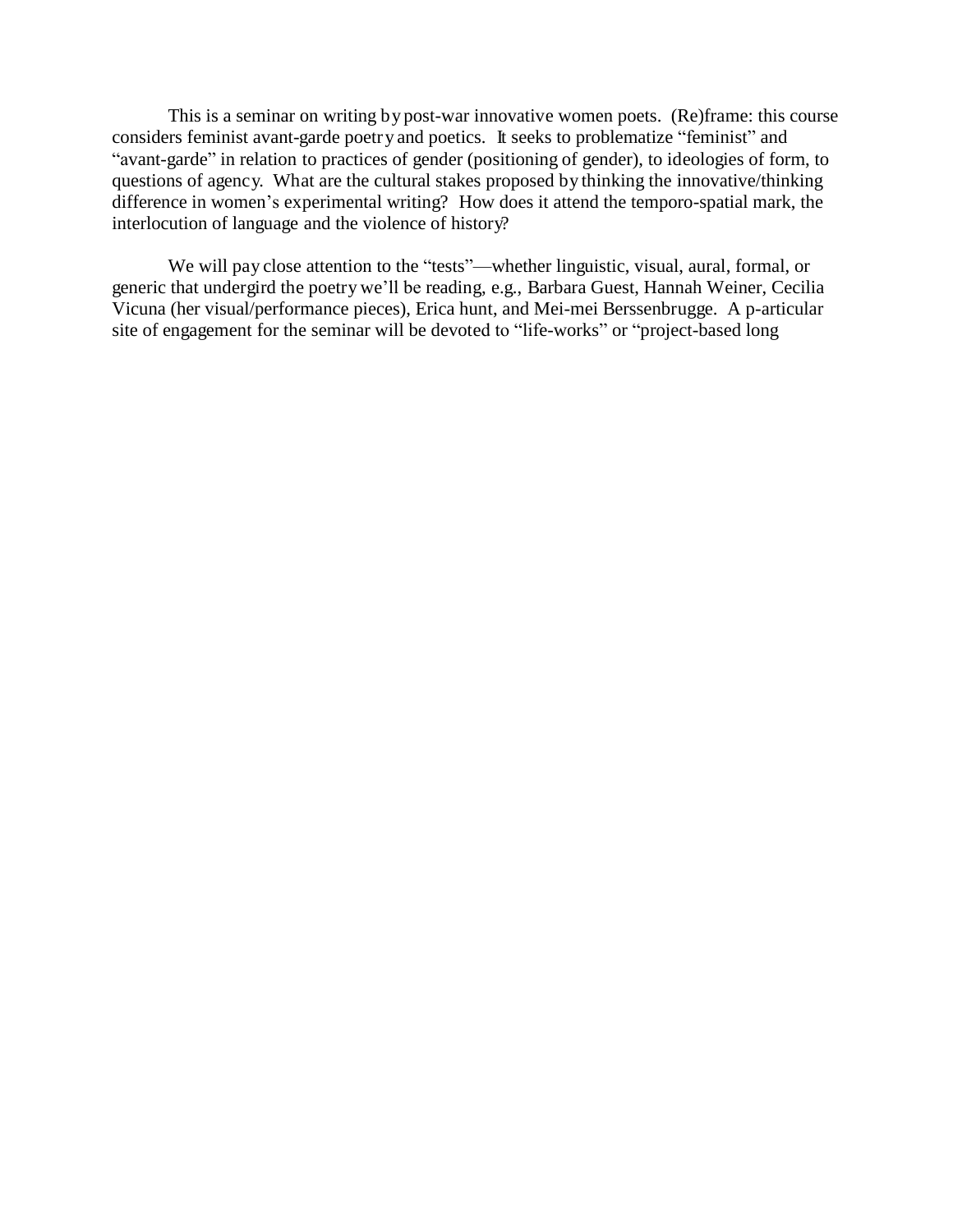poems," for example, Bernadette Mayer's *Midwinter Day;* Rosmarie Waldrop's *A Key into the Language of America;* Beverly Dahlen's *A Readin;* and Bhanu Kapil's *Schizophrene.*

Further, we will track the multiple modes in which the poets under study have activated the interstices of theoretical and poetic discourses, poesis and scholarship, criticism and poetics. Our readings in this context may include Norma Cole, *To Be At Music: Essays and Talks;* Susan Howe, *The Birth-mark: Unsettling the Wilderness in American Literary History*; Lyn Hejinian, *The Language of Inquiry;* Kathleen Fraser, *Translating the Unspeakable: Poetry and the Innovative Necessity;* Joan Retallack, *the Poethical Wager;* Rachel Blau du Plessis, *The Pink Guitar: Writing as Feminist Practice,* and Erin Moure, *My Beloved wager: Essays from a Writing Practice.* These texts would be read in conjunction with poetry by each poet.

Companion thinkers: Judith Butler, Helene Cixous, Elizabeth Crosz, Luce Irigaray, Julia Kristeva, Ewa Plonowska Ziarek. Students will have an opportunity to design an archival project dealing with literary magazines curated by feminist collectives, e.g., HOW(ever). Students will also have a chance to conduct an interview/essay or it may serve as the fulcrum for the final seminar paper for this course.

## **ENG 585 – ADVANCED WRITING PEDAGOGY PROF. ALEX REID** Friday 12:30-3:10, Clemens 538 Registration Numbers: (A) 24113 (B) 24118

As we are now seeing at UB, over the last twenty years, many English departments have developed a variety of advanced writing courses. These coursesrespond to a growing cultural awareness of the critical role that the composition, design, and management of information and media play for communities, workplaces, and the public. In our department, in addition to the more traditional domains of writing about literature, creative writing and journalism, we now have courses in science writing, technical writing, professional writing, and writing in the health sciences,with the likelihood of additional specialized coursesto follow.

This course examinesthe scholarship and pedagogical practices of scholars and teachersin the areas of technical and professional writing. Scholarship in technical and professional writing investigates a broad range of subjects including the ethics of technical communication, accessibility and usability, cross-cultural communication, the cultural study of workplace writing, the role of media technologiesin a changing workplace, and so on. Most, if not all, of these subjects come with pedagogical concerns as scholars investigate how to teach professional-technical writing courses and best prepare students for the rhetorical and compositional challenges of the workplace. In this course we will examine the intersections among research in technical-professional communication, scholarship focused on pedagogy in the field, and the more pragmatic articulations of best practices with the purpose of preparing studentsin the course to teach in an advanced writing curriculum. Readings will include *Digital Literacy for Technical Communication* (ed. by Rachel Spilka), *Solving Problemsin Technical*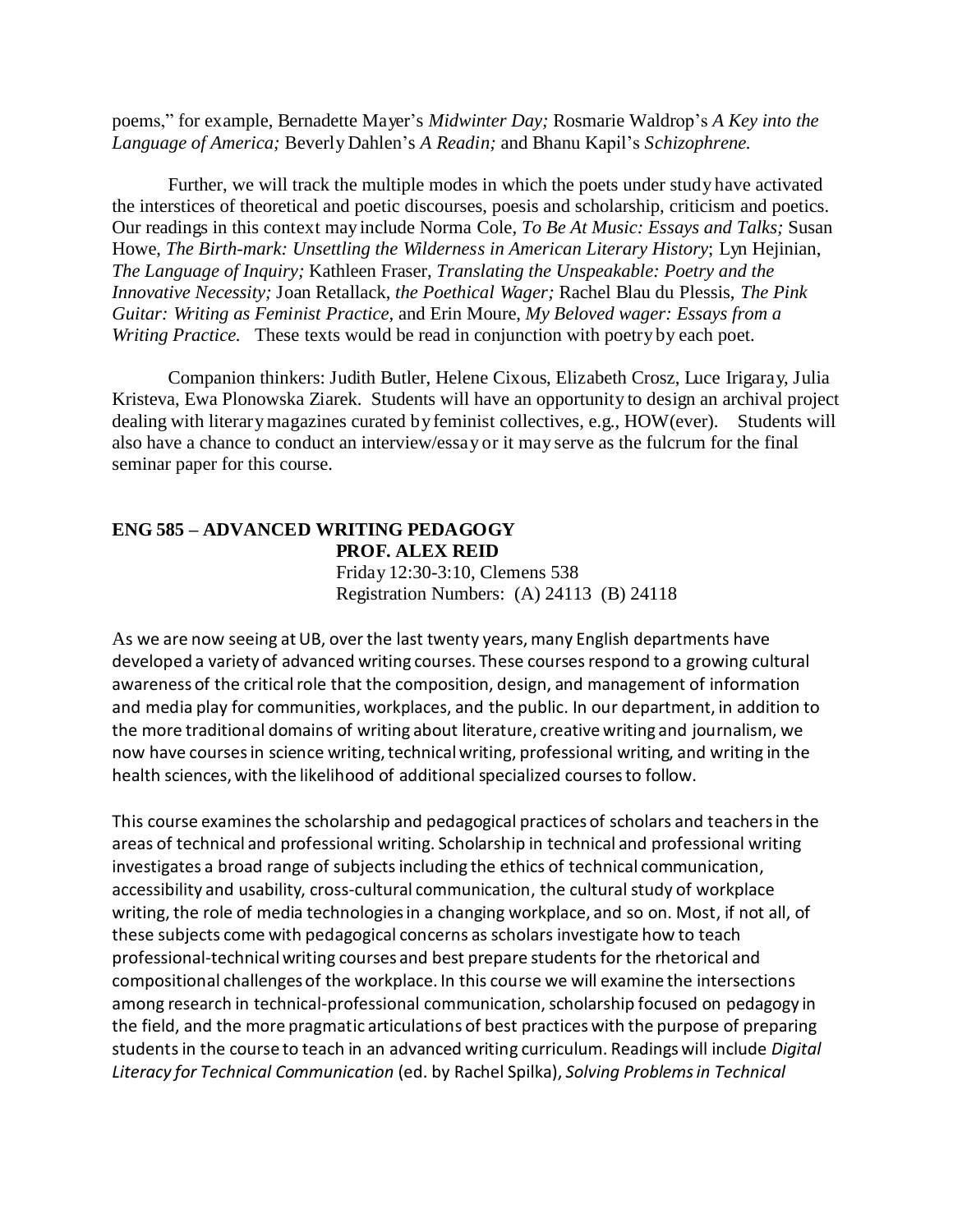*Communication* (eds. by Johndan Johnson-Eilola and Stuart Selber), and a range of contemporary scholarly articles.

Students in the intensive section of the course will produce a web resource of scholarly materials, teaching documents, and related professional development content for use by both instructors and studentsin professional-technical CL2 courses. Both intensive and extensive students will produce a syllabus, schedule, and assignments for an advanced writing course of their choosing and give a brief in-class presentation.

## **ENG 586 – FILM THEORY**

**PROF. TANYA SHILINA-CONTE** Thursday 4:00-6:40, CFA 112 Registration Number: 23479





This course will guide you through the maze of "pre-" and "post-," "-isms" and "-ships" in film studies. We will examine theories of realism, formalism, semiotics, psychoanalysis, feminism, structuralism, post-structuralism, and cognitive criticism with a particular emphasis on the embodied perception. Assigned readings for the course will include selections from the writings of Bazin, Eisenstein, Baudry, Metz, Balázs, Gunning, Arnheim, Mulvey, Bordwell, Deleuze, Marks, Sobchack, and Shaviro, among others. Following Thomas Elsaesser's approach to film theory through the senses, and focusing on the role of spectator in cinema, we will study classical and contemporary film paradigms through the interaction between Moving Image and Senses, Body and Mind, emphasizing such metaphors of filmic experience as Window and Frame, Door and Screen, Mirror and Face. Watching such films as *Peeping Tom* by Powell, *Repulsion* by Polanski, *Persona* by Bergman, *Stalker* by Tarkovsky, we will not only interpret the way we "see" and "hear" films but also explore them through our senses of touch, smell, and even taste. As Elsaesser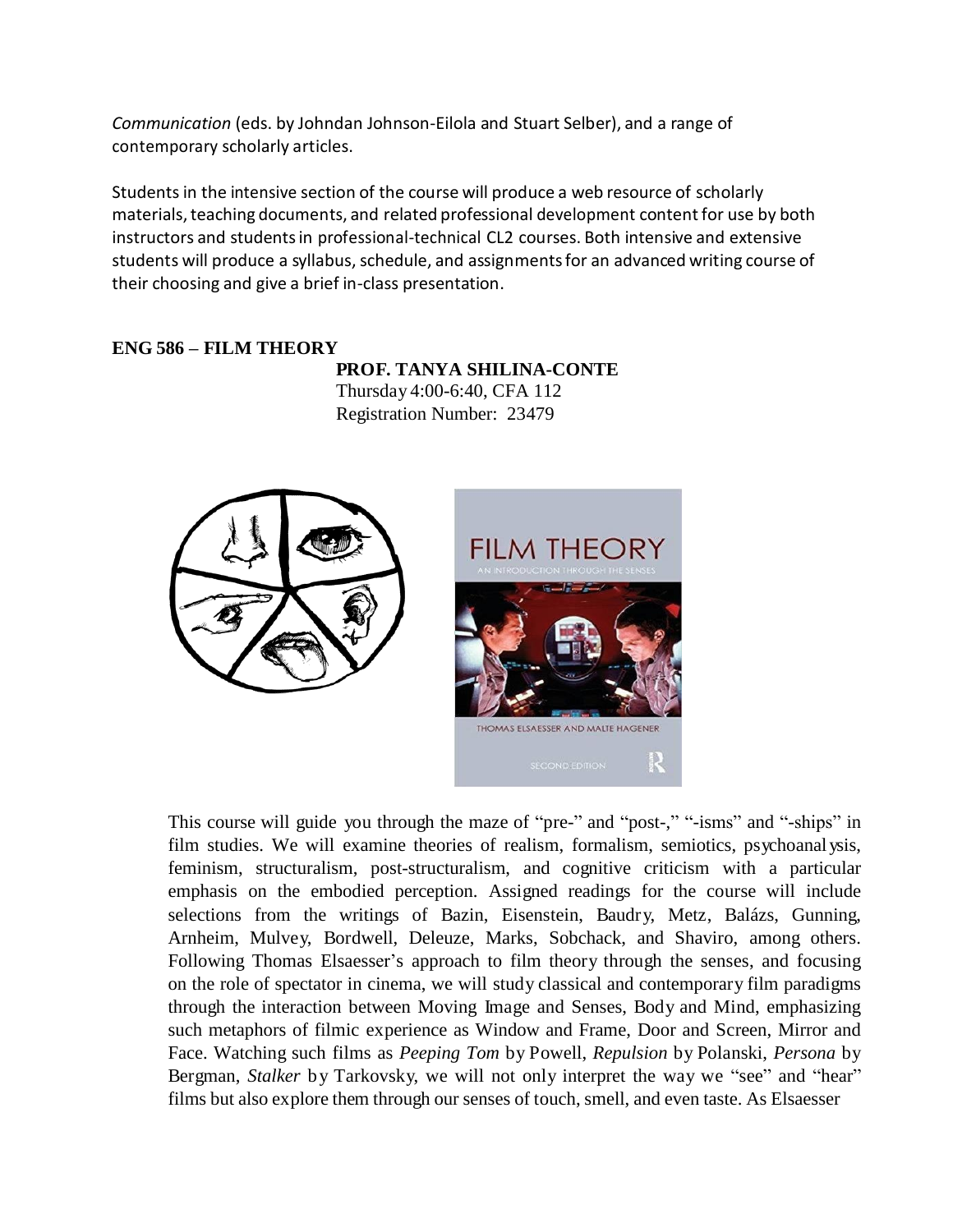points out, "film and spectator are like parasite and host, each occupying the other and being in turn occupied." This unique approach to the confrontation and conflation of mind and body with the screen will open for us new models for knowing and representing the world through film and media.

#### **ENG 599 – PRACTICUM IN TEACHING PROF. ELIZABETH MAZZOLINI** Tuesday 3:30-6:10, Clemens 436

Registration Number: 23479

This course is designed to support and develop Teaching Assistant pedagogy in the composition program at UB. The course will examine foundational and contemporary scholarship and research in rhetoric and composition that addresses first-year composition pedagogy. The course will serve as a form for the discussion of classroom practices and issues as they arise during the semester and situate those discussions within the context of composition theory. We will investigate the historical development of first-year composition, the current debates regarding such courses, and the potential futures of writing instruction.

#### **ENG 606 – STUDIES IN MEDIEVAL LITERATURE: Dream Visions PROF. RANDY SCHIFF**

Monday 12:30 – 3:10, Clemens 436 Registration Numbers: (A) 23480 (B) 23481

Our seminar will survey the medieval genre of the dream vision, as well as theoretical works that consider the relationship between dreaming and literarymeaning. The primary texts in the course will include translations of Old French and Latin works; we will also read Middle English texts, using accompanying translations for difficult dialects. We will pair all primary dream texts with theoretical readings: we will explore two seminal works, Macrobius's Commentary on Cicero's *Dream of Scipio* and Freud's *Interpretation of Dreams*, and look at philosophers (e.g. Boethius, Alain of Lille, Nietzche), psychoanalysts (e.g., Fradenburg, Edmondson), historicists (e.g., Kruger, Spearing), and cognitive scientists (e.g., Hobson, Barrett). While our class will focus on the Middle English tradition, we will begin with the Old French courtly tradition that shaped English works (e.g., *The Romance of the Rose).* We will spend significant timer poring over Chaucer's Middle English dream visions (e.g., *The Parliament of the Fowls, The Book of the Duchess, The House of Fame,The Legend of Good Women*), investigating the courtly spiritualization of courtly poetics and the poetics of grief, we will look closely at *Pearl*. To investigate intersections of politics and dream poetics, we will look at the satires *Wynnere and Watoure* and *The Parliament of the Thre Ages,* as well as the opening portion of *Piers Plowman.* All seminar participants will be required to provide one oral presentation and to produce a 250-500 word abstract of a literary critical argument that engages with Chaucer; students taking the course intensively will be required to write a seminar paper of 17-25 pages.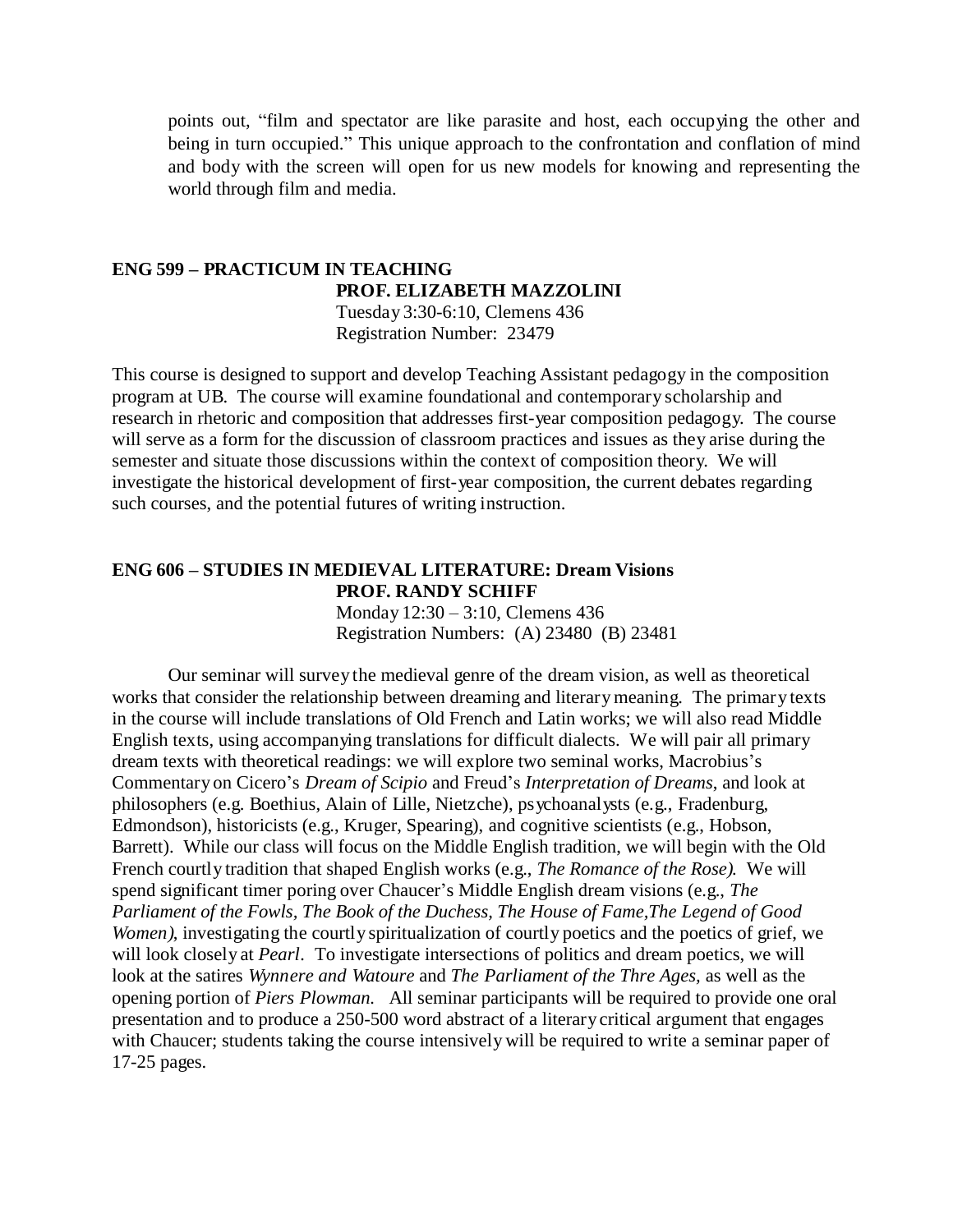## **ENG 609 – STUDIES IN 19TH CENTURY AMERICAN LITERATURE PROF. KENNETH DAUBER** Wednesday 12:30-3:10, Clemens 538 Registration Numbers: (A) 23482 (B) 23483

**Description not yet available.**

#### **ENG 648 – PSYCHOANALYSIS AND THE BODY PROF. STEVEN MILLER** Thursday 12:30-3:10, Clemens 1032 Registration Numbers: (A) 21656 (B) 21657

Among the fascinating legacies of  $20<sup>th</sup>$  century thought is the (still ongoing) revaluation of the human body as something more and other than the fallen antipode of mind. The work of Sigmund Freud and certain other psychoanalysts (especially Melanie Klein) in the first half of the century—which begins in response to the challenge of the hysteric's symptom and abides within the questions that it opens—provides an early impetus to this revaluation. During the same years, the school of phenomenology (Husserl, Heidegger, Fink, Sartre, Lévinas, Merleau-Ponty) opened an equally fecund investigation of the relationship between body and world, ethics and metaphysics. This course will provide students with an introduction to both psychoanalytic and phenomenological approaches to the body, with special attention to questions of gender and sexual difference; it will also provide an opportunity to discover the way in which these approaches are taken up, combined, and revised in the latter half of the century (and beyond) in psychoanalysis, deconstruction, queer theory, gender and transgender studies. Readings will likely include texts bySigmund Freud, Melanie Klein, D.W. Winnicott, Edmund Husserl, Jean-Paul Sartre, Maurice Merleau-Ponty, Jacques Lacan, Jacques Derrida, Sarah Kofman, Hélène Cixous, Luce Irigaray, Guy Hocquenghem, Monique Wittig, Jean-Luc Nancy, Judith Butler, Joan Copjec, Elizabeth Grosz, Catherine Malabou, Samuel Delany, and Paul. B. Preciado. Throughout the semester, we will also include in our discussions attention to relevant works of visual art and film.

#### **ENG 690 – BLACK PERFORMANCE & THEORY PROF. HERSHINI YOUNG** Monday 12:30-3:10, Clemens 538 Registration Numbers: (A) 23488 (B) 23489

This class will introduce students to black performance theory in order to establish queer black expressive culture as a field of critical inquiry. e will consider how blackness gives us a way to rethink performance theory so that it is grounded in a joyful, dangerous and subversive embodied praxis. Foundational texts will include work by Joseph Roach, Diana Taylor, José Muñoz, E. Patrick Johnson and Omise'ke Tinsley. Once students begin to see the outline of a field, we will read some of the newest work that allows us to trace its possible future trajectories. Possible texts include Christina Sharpe's *In the Wake*, Alexis Pauline Gumbs' *Spill:*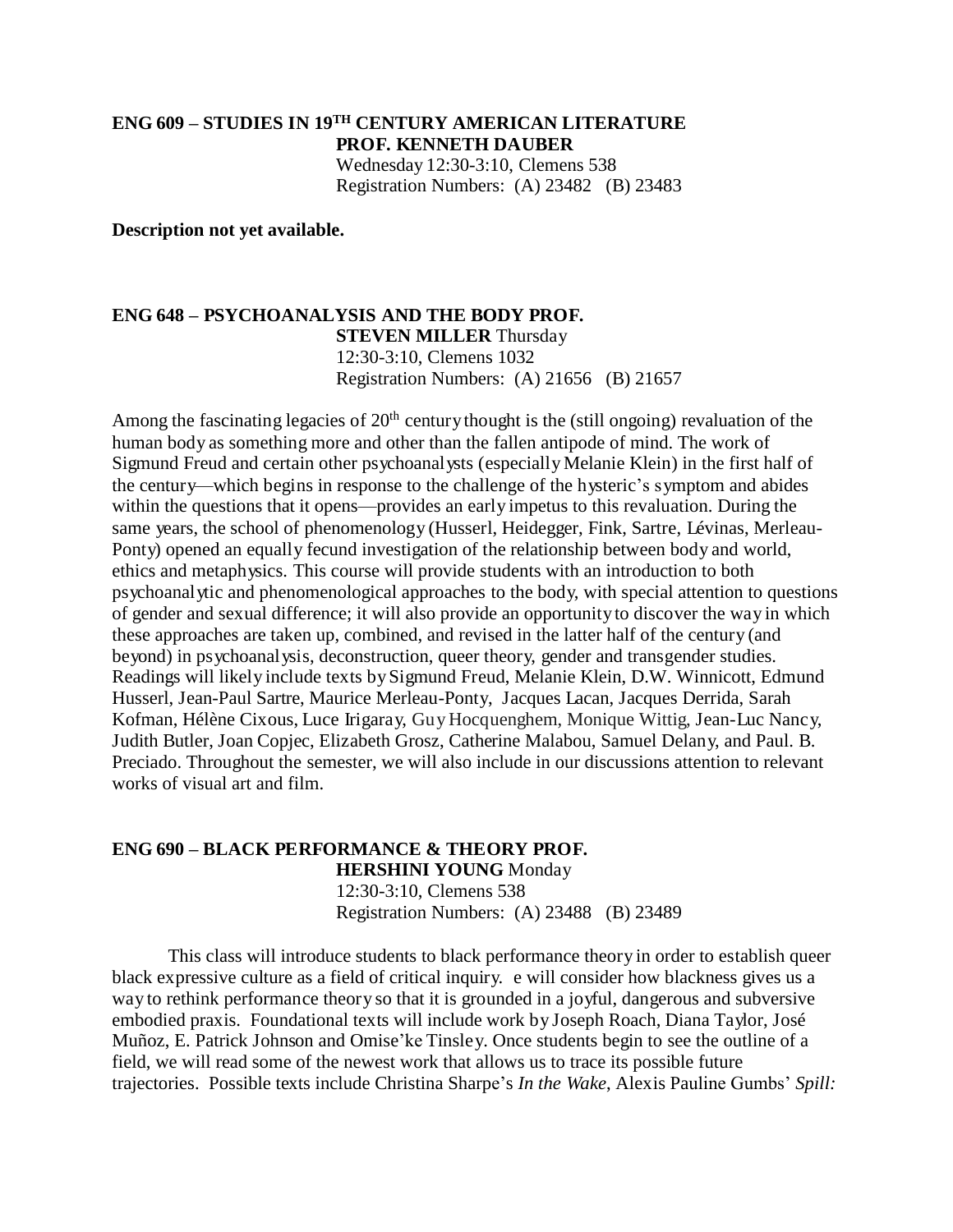*Scenes of Black Feminist Fugitivity*, *No Tea, No Shade: New Writings in Black Queer Studies*, edited byE. Patrick Johnson, Ariane Cruz's *The Color of Kink*, Nadia Ellis' "The Queer Elsewhere of Black Diaspora" and Uri McMillan's *Embodied Avatars*. Students will be required to interact not just with written texts but also with embodied theory by way of installations, video, dance and film. They will also be required to make performance.

## **ENG 705 – Comp Plit**

## **PROF. JAMES HOLSTUN**

Thursday 12:30-3:10, Clemens 538 Registration Numbers: (a) 21660 (B) 21662

That's "Comparative Proletarian Literature," with emphasis on fiction. To start, one definition two corollaries, and one rhetorical-polemical question:

- The proletarian novel is a fictional narrative that, from a particular proletarian perspective, totalizes the capitalist mode of production in movement.
- The capitalist mode of production did not disappear in 1941; neither did proletarians; neither did the proletarian novel.
- Capitalism is global; so are proletarians; so is the proletarian novel.
- Does Comp Plit imply Comp Blit, or is that just "Regular Comp Lit"?

We'll consider works from four areas: the US, sub-Saharan Africa, the Arab world, and East Asia. We'll start in Western New York with Leslie Feinberg's queer communist classic, *Stone Butch Blues* (1993). Then we'll head back to two American fictional proletarian autobiographies. First, Agnes Smedley's *Daughter of Earth* (1929), about her movement from a north Missouri tenant farm to socialist and anti-colonial political work, with some excerpts from her later fictional and non-fictional work on China's anti-fascist Eighth Route Army and its general Chu Teh. Second, Pietro di Donato's *Christ in Concrete* (1939), his astonishing, operatic, and experimental novel about Italian-American bricklayers. We'll also read Arna Bontemps's *Black Thunder* (1936), a "collective novel" about Gabriel's Rebellion (1800), which is also about black communists of the Thirties—we'll read it alongside some bits from Robin D. G. Kelley on the Alabama Communist Party during the Great Depression. Along with these, we'll read from *Radical Representations*, Barbara Foley's genre-focused study of American proletarian fiction.

Turning to Sub-Saharan Africa, we'll read Peter Abraham's *Mine Boy* (1946, South Africa), Frantz Fanon on proletarian culture, and two classic fictional critiques of the national bourgeoisie: Sembène Ousmane's *God's Bits of Wood*, on a Senegalese rail strike (1960), and Ngũgĩ wa Thiong'o's *Petals of Blood* (1977), on resistance to patriarchy and capitalist development in independent Kenya. Turning to the Arab world, we'll read Nawal el Saadawi's *God Dies by the Nile* (Egypt, 1974), on village exploitation and tyrannicide; *Men in the Sun*  (1961), Ghassan Kanafani's novella-length epic of the Persian Gulf proletariat, and some of his Umm Suad stories (slum lit), along with his marxist analysis of the 1936-39 War; and Sahar Khalifeh's *Wild Thorns* (1976) on West Bank proletarians living under occupation. Alongside these works, we'll read some excerpts from Sartre on colonialism and the literature of commitment, and from Barbara Harlow on resistance literature.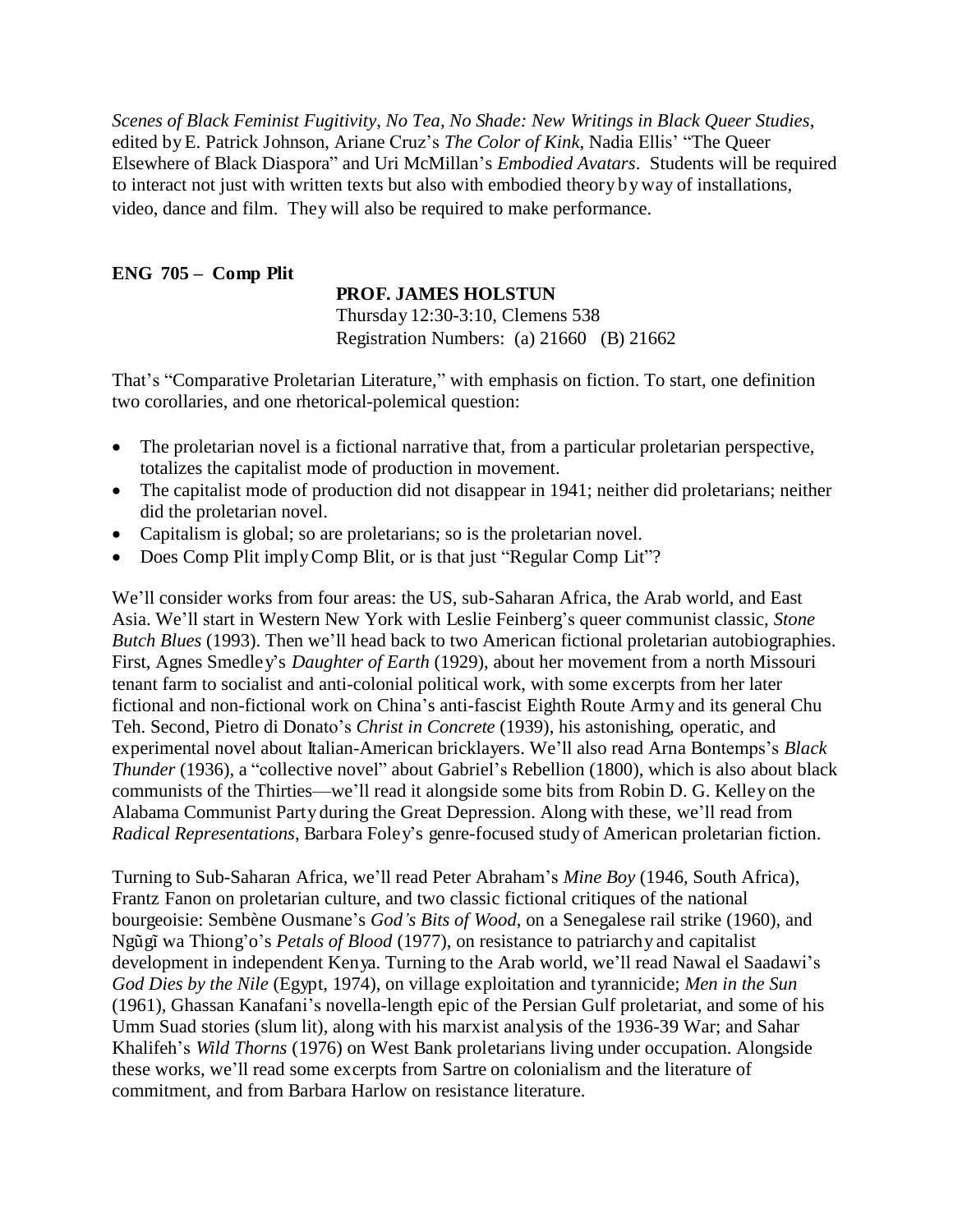Turning to East Asia, we'll read some stories by Ding Ling and Lu Xun (China, 1920s and 30s), and Takiji Kobayashi's naturalist-modernist-realist strike novel, *The Crab Cannery Ship* (Japan 1929), along with some other Japanese proletarian fiction and criticism anthologized in *For Dignity, Justice, and Revolution.* Turning to Japan-occupied Korea, we'll read Kang Kyŏng-ae's *From Wonso Pond* (1934) and "The Underground Village" (1936), and some excerpts from *Rat Fire: Korean Stories from the Japanese Empire*. Then, we'll turn to the seventies and eighties, when Park Chung Hee's Yusin Constitution revived the capitalist fascism of the Japanese occupation, and Korean practitioners of "labor literature" revived and transformed the proletarian writings of the thirties. We'll read Cho Se-hui's brilliant modernist *yŏnjak sosŏl* or "linked story" novel, *The Dwarf* (1978), on development, slum wars, and assassination; Ryu Yungju on Cho and the Korean realism-modernism debates; Hwang Sok-Yong's "The Road to Sampo" (1973); Paik Nak-chung on Korean realism, modernism, and class struggle; and maybe also Shin Kyungsook's *Oettan Bang*/*The Solitary Room* (1995; translated as *The Girl Who Wrote Loneliness*), on the traumatized lives of Korean factory girls.

We may look back at some critical discussions of *proletkult* from the twenties and thirties (Trotsky, Lukács, Jack Conroy). We will definitely read some recent reflections on global literature, including Sonali Perera on global working-class writing, Franco Moretti on the literary world system, Timothy Brennan on cosmopolitanism, Neal Lazarus on global modernism, the Warwick Research Collective on "irrealism" and the persistence of the realism-modernism debates, the contributors to a special issue of *MLQ* on "peripheral realisms," and attempts to bring Erich Auerbach on *Weltliterature* (world literature) to bear on the contemporary literary and critical world.

Everyone will read, participate, and write weekly semiformal essays (an hour or so) on the assignment. "Intensive" people will also write a 6000-word essay. To prep a little and orient yourself, you might want to read Bill Mullen's superb review essay on global proletarian literature (write me at jamesholstun@hotmail.com). He'll be visiting us in November to talk about American literature and hundredth anniversary of the Bolshevik Revolution. Contact me in August for a somewhat saner condensed reading list, and some links to inexpensive copies. Since Buffalo is the center of the known universe, we'll definitely begin with *Stone Butch Blues*, available in its final edition only as a free PDF—Leslie Feinberg's communist legacy to her read[ers: http://www.lesliefeinberg.net/.](http://www.lesliefeinberg.net/)

## **ENG 706 – GRADUATE PUBLICATION SEMINAR PROF. CARINE MARDOROSSIAN** Tuesday 3:30-6:10, Clemens 1032 Registration Number: 21774